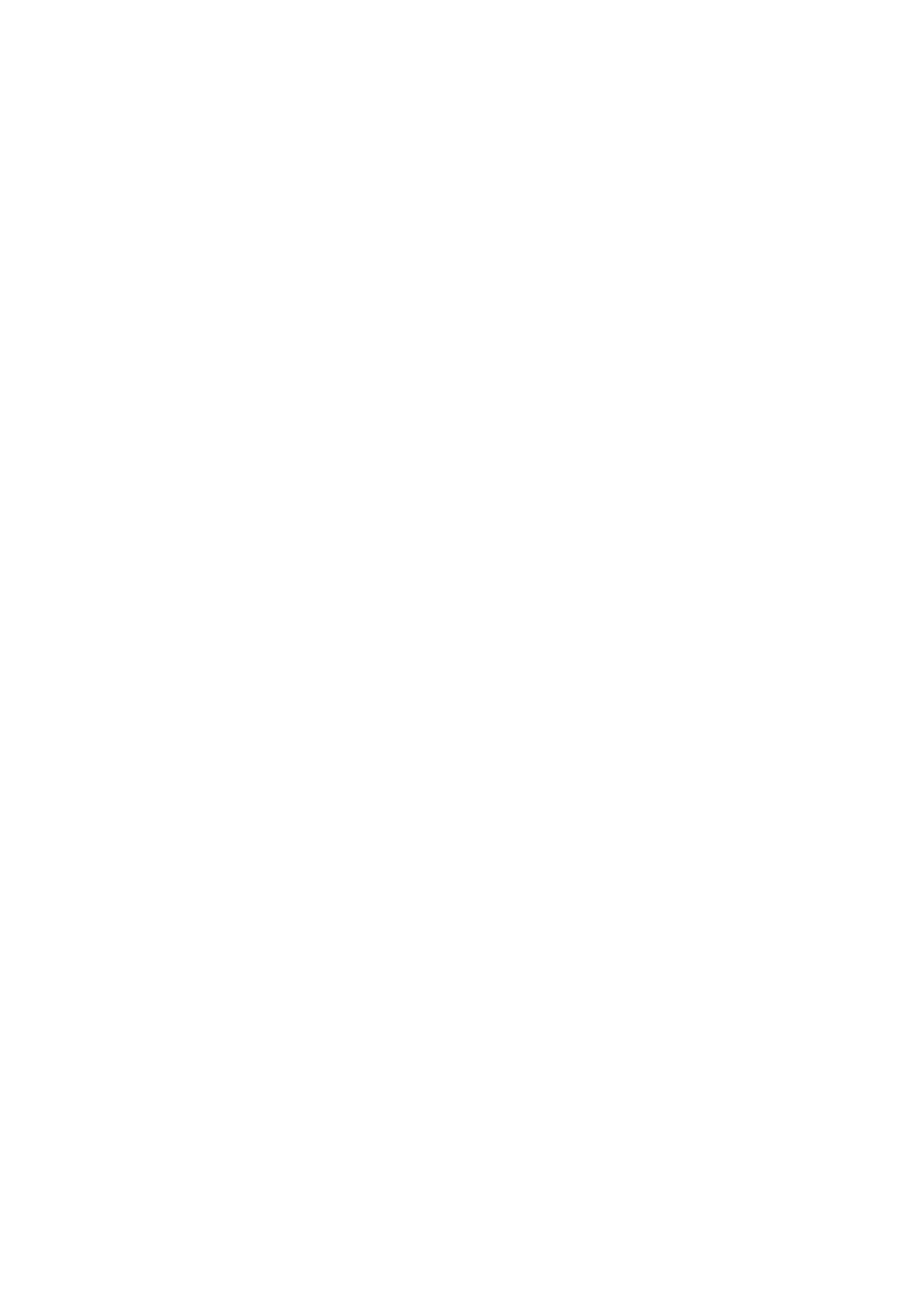### **Contents**

1. In this attachment, the Committee documents the data, assumptions, methodology and argument used to underpin its commentary on health implications for the public and workers that was published in the 2013 report on levels and effects of radiation exposure due to the nuclear accident after the 2011 great east-Japan earthquake and tsunami, the UNSCEAR 2013 Fukushima report (appendix E in [UNSCEAR, 2014]).

# <span id="page-2-0"></span>**I. GENERAL ASSUMPTIONS AND CALCULATION METHOD**

2. *Assumption 1*. The Committee assumed a linear dose response, and used estimates of lifetime attributable risks per unit dose, to estimate notional numbers of radiation-related cases in the most exposed population groups. District averages of doses estimated for the population of Fukushima Prefecture were low. In the low dose region, radiation risks are uncertain. Thus the "radiation-related cases" calculated here are nothing but notional and serve only to assess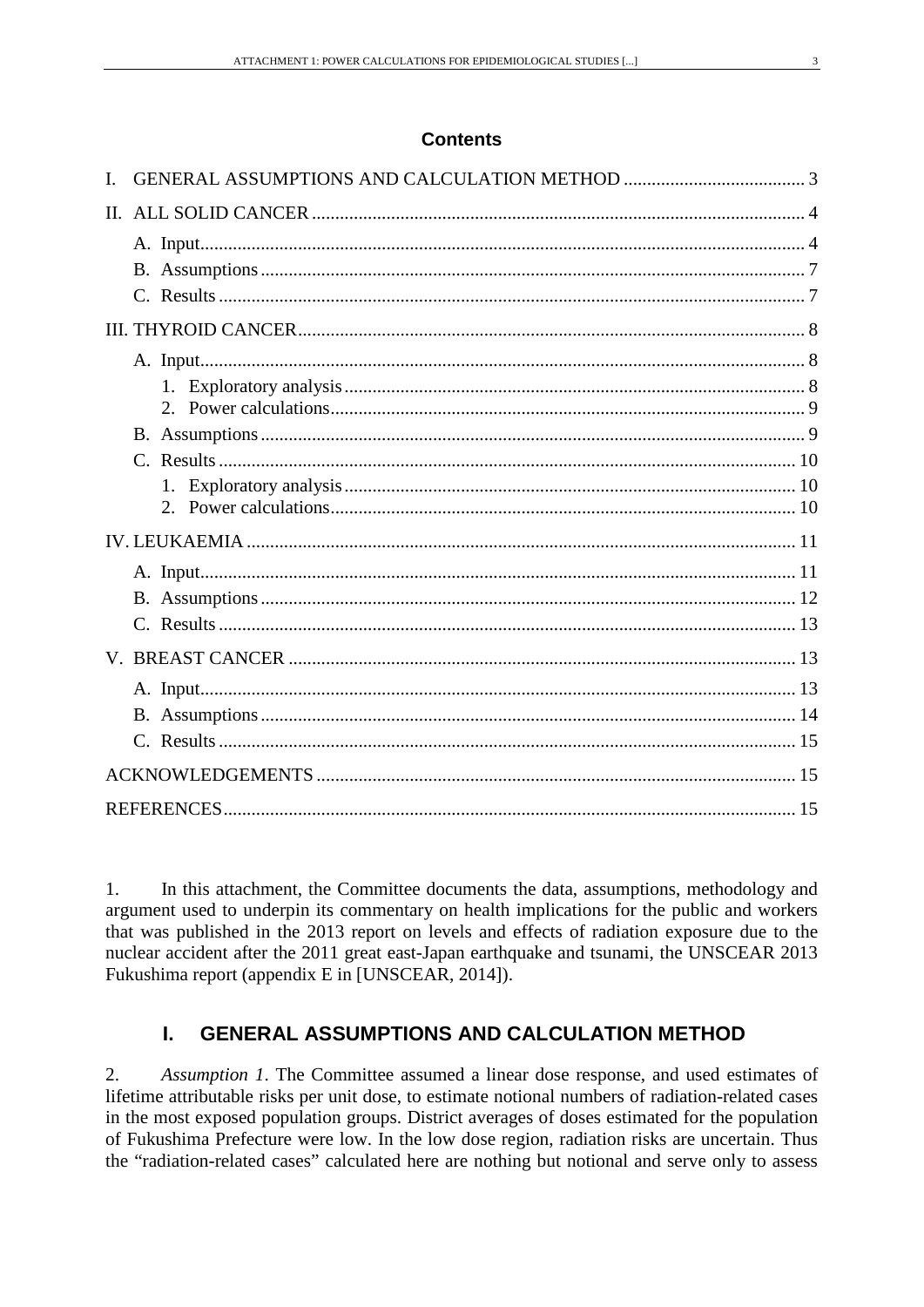whether a radiation impact on health would likely be discernible or not. This assessment is valid only under the condition of the assumptions made.

3. *Assumption 2*. It was assumed, without further in-depth analysis, that a radiation effect would not become discernible if the power from a statistical test to detect a difference between a disease rate in the exposed subpopulation and the corresponding rate in the general population (assuming a significance level of 0.05) is less than 80%. This statistical test was applied here assuming the following ideal conditions:

- − The baseline risk was known (rates of disease for Japan for the age/gender subpopulation);
- − Health effects in the subpopulation could be detected without any loss in follow-up;
- − Cancer registries were complete.

The study design was a cross section (screening study); incidence could be estimated for the time period between the first and the last screening.

4. The number of cancer cases in each group could be considered as a Poisson-distributed number or the sum of binomial-distributed values. The test statistic could be considered based on the exact test for two Poisson-distributed values (see [Breslow and Day, 1987]), the Chi-Squared test using approximation of normal distributions (see e.g. [UNSCEAR, 2000, Vol. II]). For the purpose of this attachment, the t-test was used as an approximation to compare proportions in two independent groups [Program G\*Power]. Using either exact Poisson distributions or an approximation with binomial distributions give similar results for the area of interest, say statistical power in the order of 50–90%. Calculations were compared with the "exact Fisher Test", the exact Poisson test for group data and with the normal distribution approximation. For very small *P* and medium sample size, the different methods and approximation methods yielded slightly different results, but this was less relevant compared to the other uncertainties and did not influence the conclusions about discernibility.

# <span id="page-3-0"></span>**II. ALL SOLID CANCER**

<span id="page-3-1"></span>5. The Committee addressed whether an increased incidence of all solid cancers combined was expected to be discernible in paragraph E28 of [UNSCEAR, 2014].

# **A. Input**

6. Tables 1 and 2 present relevant information derived from the Committee's estimates of effective doses to people (both evacuated and not evacuated) from Fukushima Prefecture (attachment C-14 of [UNSCEAR, 2014]). Table 1 presents estimates for the numbers of people in Fukushima Prefecture who received doses in the uppermost interval for the average effective dose in the first year after the accident. For those not evacuated, the estimates considered were those for people in districts of Fukushima Prefecture with doses in the uppermost dose interval. For those evacuated, the estimates were for those people who followed evacuation scenarios that led to doses in the uppermost interval. Table 2 shows the upper values of average effective dose in the first year and cumulative effective dose to 80 years of age in districts of Fukushima Prefecture that were not evacuated. Table 3 presents estimated lifetime baseline and notional radiation-associated risk of all solid cancers (excluding thyroid cancers due to the excess thyroid dose over colon dose) for population groups in the regions with the highest deposition, taken from [WHO, 2013].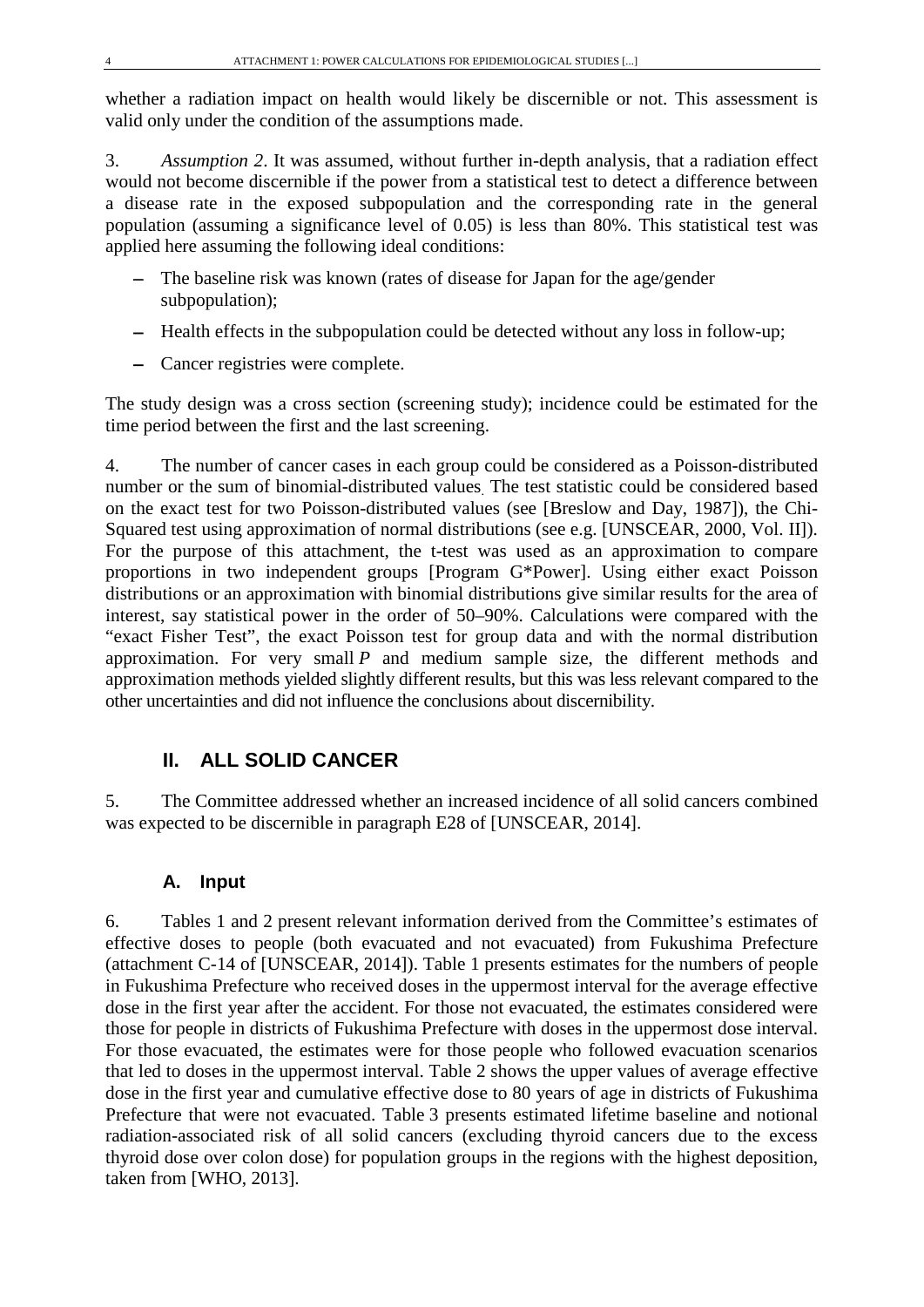#### **Table 1. Assumed numbers of non-evacuated persons in districts of Fukushima Prefecture in the uppermost interval of the average first-year effective dose and of evacuated persons following evacuation scenarios with doses in the uppermost interval of average first-year effective dose (based on attachment C-14 to [UNSCEAR, 2014])**

The number of significant figures presented in the table are for purposes of calculation only; they do not imply such a degree of accuracy in the underlying quantities

| Population group       | Interval of effective dose $(mSv)$ | Assumed population with doses<br>in dose interval |
|------------------------|------------------------------------|---------------------------------------------------|
| Non-evacuated adults   | 4 to 5                             | 252 642                                           |
| Non-evacuated children | $5$ to 6                           | 36 715                                            |
| Non-evacuated infants  | 7 to 8                             | 14 5 13                                           |
| Evacuated adults       | 9 to 10                            | 1 109                                             |

#### **Table 2. Upper values of average first-year and cumulative (up to age 80 years) effective dose to people in non-evacuated districts of Fukushima Prefecture (table C14 in [UNSCEAR, 2014])**

The number of significant figures presented in the table are for purposes of calculation only; they do not imply such a degree of accuracy in the underlying quantities

| Population group       | First-year effective dose $(mSv)$ | 80-years effective dose (mSv) |
|------------------------|-----------------------------------|-------------------------------|
| Non-evacuated adults   | 4.3                               |                               |
| Non-evacuated children | 5.9                               | 16                            |
| Non-evacuated infants  |                                   | 18                            |

#### **Table 3. Estimated lifetime baseline and radiation-associated risk of all solid cancer (excluding thyroid cancers due to excess of thyroid dose over colon dose) for population groups living for four months in the regions with the highest deposition density and subsequently in the western least contaminated region of Fukushima Prefecture (tables 34, 35 and 36 in [WHO, 2013])**

The number of significant figures presented in the table are for purposes of calculation only; they do not imply such a degree of accuracy in the underlying quantities

| Population group | Lifetime colon dose $(mGy)$ | Baseline risk          | Radiation-associated<br>risk estimate |
|------------------|-----------------------------|------------------------|---------------------------------------|
| Women            | 23                          | $29.07 \times 10^{-2}$ | $0.59 \times 10^{-2}$                 |
| Men              | 23                          | $40.74 \times 10^{-2}$ | $0.39 \times 10^{-2}$                 |
| Girls            | 26                          | $29.09 \times 10^{-2}$ | $0.86 \times 10^{-2}$                 |
| <b>Boys</b>      | 26                          | $40.71 \times 10^{-2}$ | $0.57 \times 10^{-2}$                 |
| Female infants   | 27                          | $29.04 \times 10^{-2}$ | $1.11 \times 10^{-2}$                 |
| Male infants     | 27                          | $40.60 \times 10^{-2}$ | $0.73 \times 10^{-2}$                 |

7. Cancer registries in Miyagi, Yamagata, Fukui and Nagasaki prefectures were considered to be relatively complete since 1985 [Katanoda et al., 2012]. The age standardized annual cancer incidence in 2000 to 2004 in Miyagi and Nagasaki was about 450 cases per 100,000 males, and in Fukui and Yamagata about 380 cases per 100,000 males (figure I). Correspondingly, the annual incidence was about 270 cases per 100,000 females in Miyagi and Nagasaki prefectures, and about 230 cases per 100,000 females in Fukui prefecture.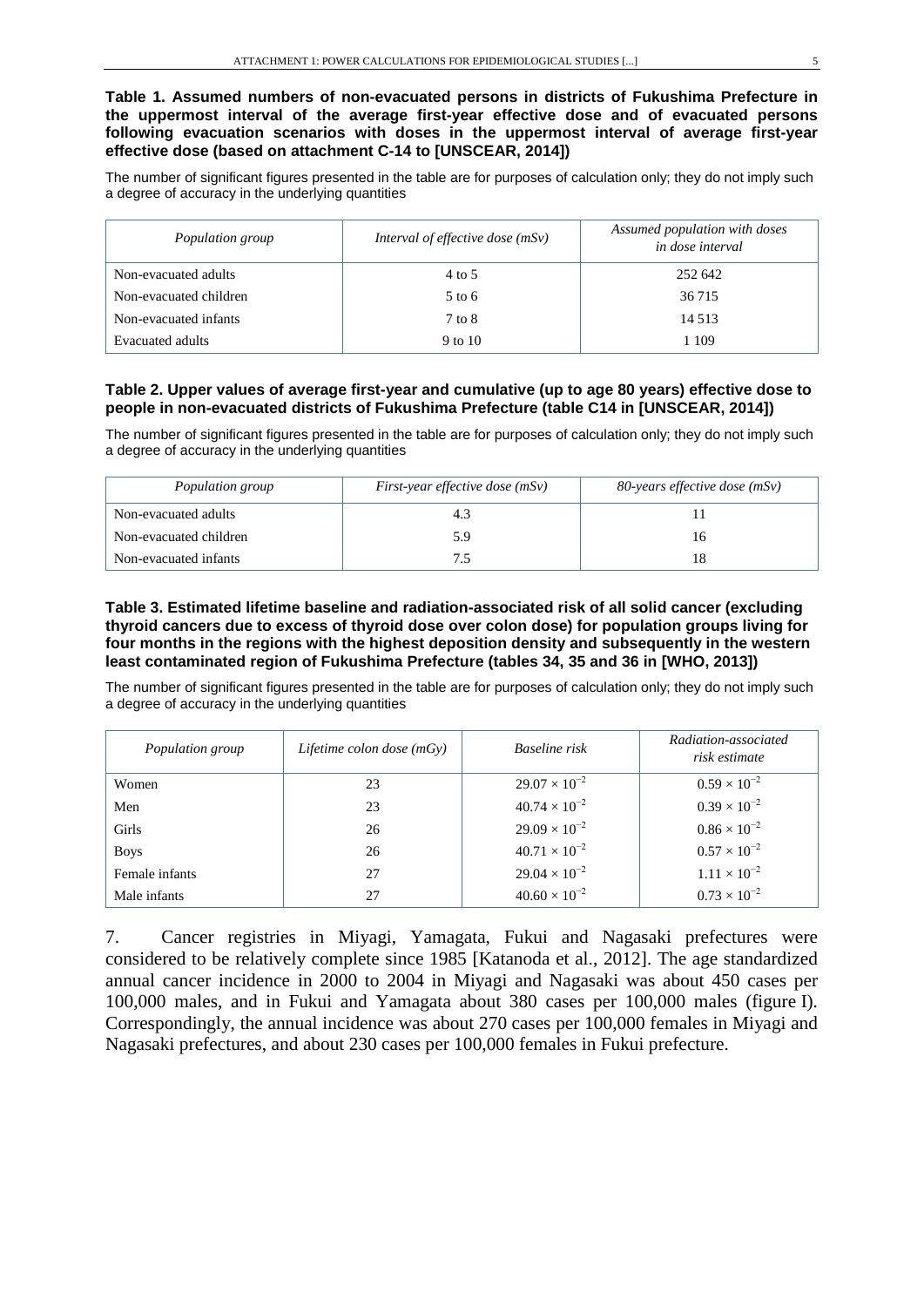



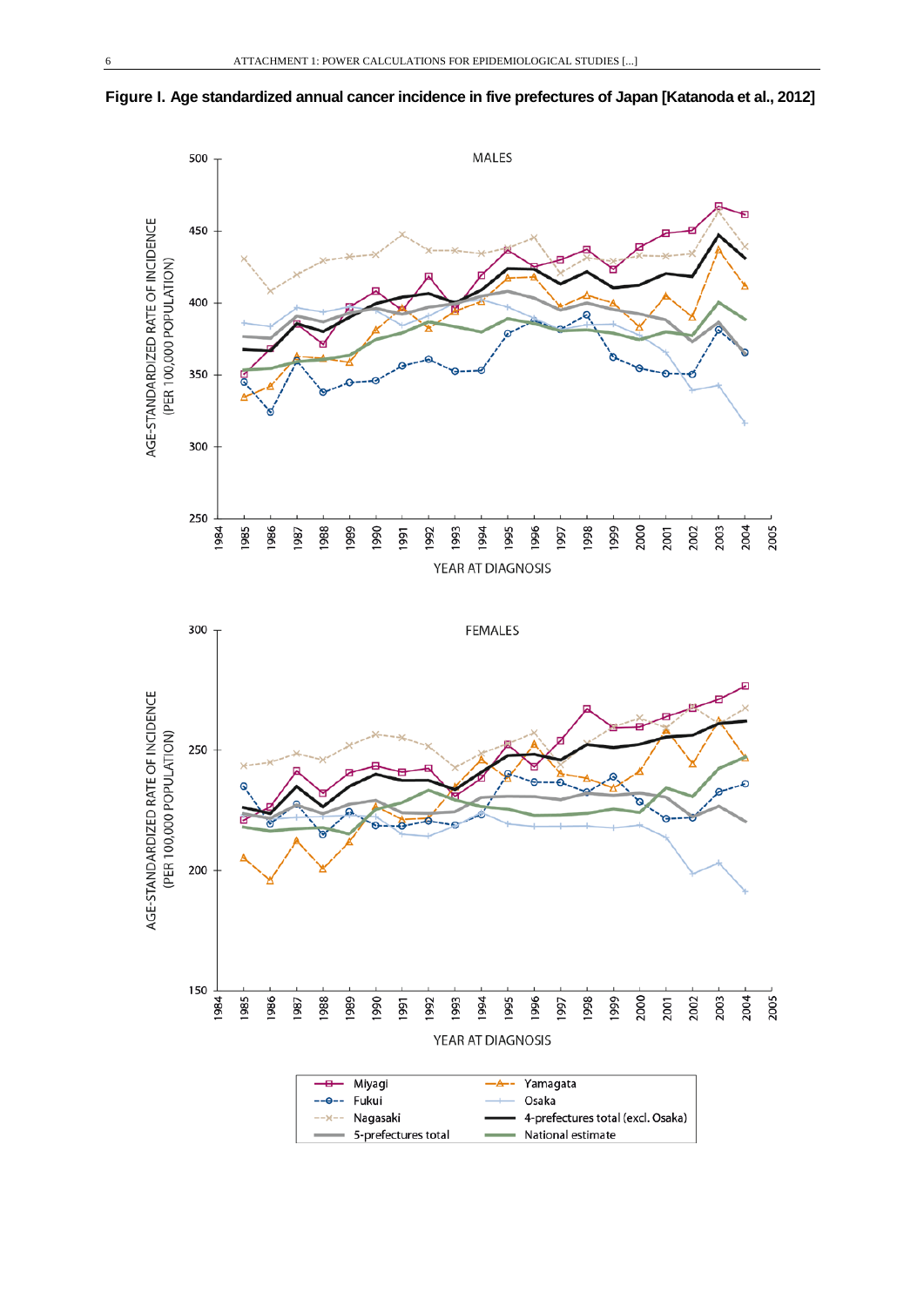### **B. Assumptions**

<span id="page-6-0"></span>8. A*ssumption 3*. The 80-year cumulative effective dose to people in the district with the highest average dose,  $E_{80}$  (table 2), may be applied to the population,  $P_{\text{unner}}$ , in the uppermost dose interval of the dose distribution calculated in attachment C-14 to [UNSCEAR, 2014]. Calculations were performed for females and males separately. In both cases  $P_{\text{upper}}$  was assumed to be 50% of the value for the total population in table 1.

9. *Assumption 4*. Notional numbers of lifetime radiation-associated cases of all solid cancer (excluding thyroid cancers due to excess of thyroid dose over colon dose) may be estimated by a linear dose response with a radiation-associated risk per unit dose,  $R_{\rm sc}$  (derived from table 3):

$$
N_{\rm sc,attr} = P_{\rm upper} E_{80} R_{\rm sc}
$$

10. *Assumption 5*. An upper estimate of the lifetime dose of the evacuees for the scenario with the highest first-year dose may be obtained by adding the difference of the lifetime dose and the first-year dose in the district with the highest first-year dose. According to tables 1 and 2, the upper estimate for the lifetime effective dose of adult evacuees would be 16 mSv.

11. *Assumption 6*. The upper estimate of the lifetime dose of adult evacuees for the scenario with the highest first-year dose may be combined with the radiation-associated risk per unit dose for non-evacuated persons to obtain an estimate of the number of notional radiationassociated cases.

### <span id="page-6-1"></span>**C. Results**

**Table 4. Estimated numbers of baseline and notional radiation-associated cases of solid cancer in the most exposed populations groups as defined in table 1, excess relative risks, and power to detect the increased risk comparing the estimate to the baseline risk for Japan (one-sided test)**

The number of significant figures presented in the table are for purposes of calculation only; they do not imply such a degree of accuracy in the underlying quantities. Note that calculations are based on radiation-associated risks per unit dose for the scenario of relocated people (table 3), which are slightly higher than those for non-evacuated people and slightly lower than those for evacuated people

| Population group             | $N_{sc,base}$ | $N_{sc,attr}$ | ERR   | Power    |
|------------------------------|---------------|---------------|-------|----------|
| Non-evacuated women          | 36 722        | 351           | 0.010 | 73%      |
| Non-evacuated men            | 51463         | 232           | 0.005 | 43%      |
| Non-evacuated girls          | 5 3 4 0       | 96            | 0.018 | 53%      |
| Non-evacuated boys           | 7473          | 64            | 0.009 | $-*$     |
| Non-evacuated female infants | 2 1 0 7       | 54            | 0.025 | $< 50\%$ |
| Non-evacuated male infants   | 2946          | 35            | 0.012 | $-*$     |
| Evacuated women              | 161           | 2.2           | 0.014 | $-$ *    |
| Evacuated men                | 226           | 1.6           | 0.007 | $-*$     |

*\* <30%.*

12. If non-evacuated women and men were to be studied together, then the power would amount to 82%. The power would be even greater, if all eight population groups would be studied together. However, considering the large differences of cancer incidence rates in the different prefectures of Japan (figure I) an excess relative risk of 1% is not expected to be discernible, if a control group with the same baseline incidence as in the exposed group is not defined. Moreover, defining a control group of similar size, with similar age and sex structure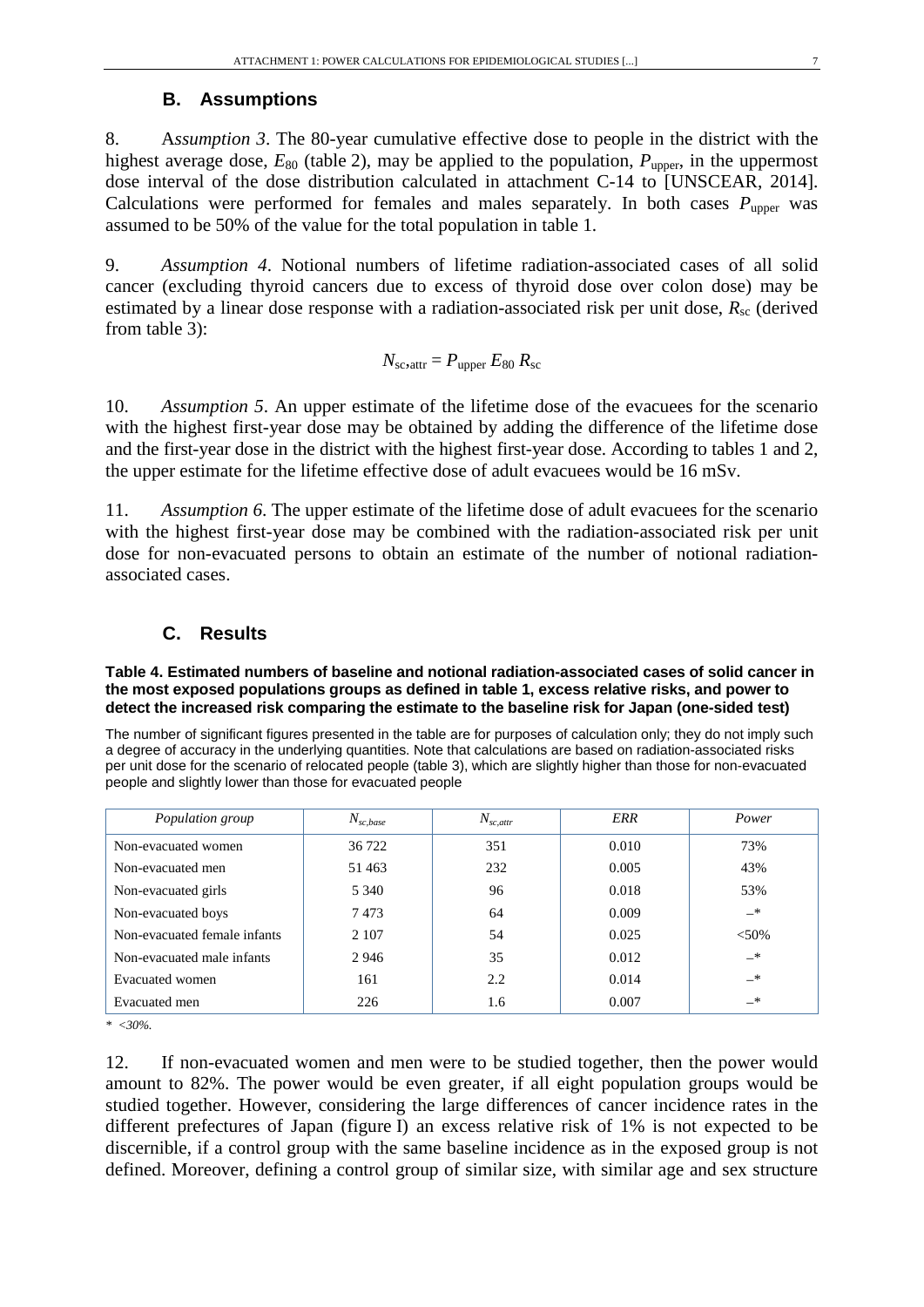<span id="page-7-0"></span>and with the same baseline risk seems almost impossible taking into account the large variation in incidence rates in Japan. Breaking down the population of Fukushima Prefecture into exposed and non-exposed subpopulations would already reduce the power to less than 80%.

# **III. THYROID CANCER**

13. The Committee addressed whether an increased incidence of thyroid cancers was expected to be discernible in paragraph E32 of [UNSCEAR, 2014]. Individuals in a subpopulation of Fukushima Prefecture were being screened for thyroid diseases. Therefore, it would not be appropriate to base power calculations for thyroid cancer on national rates for Japan, but rather on the expected thyroid cancer incidence in the screened population.

### <span id="page-7-1"></span>**A. Input**

### **1. Exploratory analysis**

<span id="page-7-2"></span>14. Table 5 presents estimates of the baseline and radiation-associated risk of thyroid cancer among persons having been exposed as infants while living for four months in the regions with the highest deposition density and then subsequently in the western leastcontaminated region of Fukushima Prefecture, as presented in table 37 of [WHO, 2013]. Table 6 gives an estimate of baseline and radiation-associated risk of thyroid cancer after exposure during infancy to a dose to the thyroid of 100 mGy under the conditions of intensive screening as currently performed in Fukushima Prefecture [Jacob et al., 2014].

#### **Table 5. Baseline and estimated radiation-associated risk of thyroid cancer among persons exposed as infants while living for four months in the regions with the highest deposition density and subsequently in the western least-contaminated region of Fukushima Prefecture, neglecting the effect of screening (table 37 in [WHO, 2013])**

The number of significant figures presented in the table are for purposes of calculation only; they do not imply such a degree of accuracy in the underlying quantities

| Sex    | Lifetime thyroid dose $(mGy)$ | Baseline risk<br>without screening | Radiation-associated<br>risk estimate |
|--------|-------------------------------|------------------------------------|---------------------------------------|
| Female |                               | $0.77 \times 10^{-2}$              | $0.52 \times 10^{-2}$                 |
| Male   |                               | $0.21 \times 10^{-2}$              | $0.12 \times 10^{-2}$                 |

#### **Table 6. Baseline and estimated radiation-associated risk of thyroid cancer risk among persons exposed as infants with a thyroid dose of 100 mGy considering the effect of screening [Jacob et al., 2014]**

The number of significant figures presented in the table are for purposes of calculation only; they do not imply such a degree of accuracy in the underlying quantities

| Sex    | Period after exposure (years) | Baseline risk<br>with screening | Radiation-associated<br>risk estimate <sup>a</sup> |
|--------|-------------------------------|---------------------------------|----------------------------------------------------|
| Female | 20                            | $0.089 \times 10^{-2}$          | $0.12(0.007; 0.51) \times 10^{-2}$                 |
| Female | 50                            | $2.3 \times 10^{-2}$            | 1.4 (0.11; 4.6) $\times 10^{-2}$                   |
| Male   | 50                            | $0.52 \times 10^{-2}$           | $0.30(0.015; 1.2) \times 10^{-2}$                  |

*<sup>a</sup> Best estimate and 95% confidence interval.*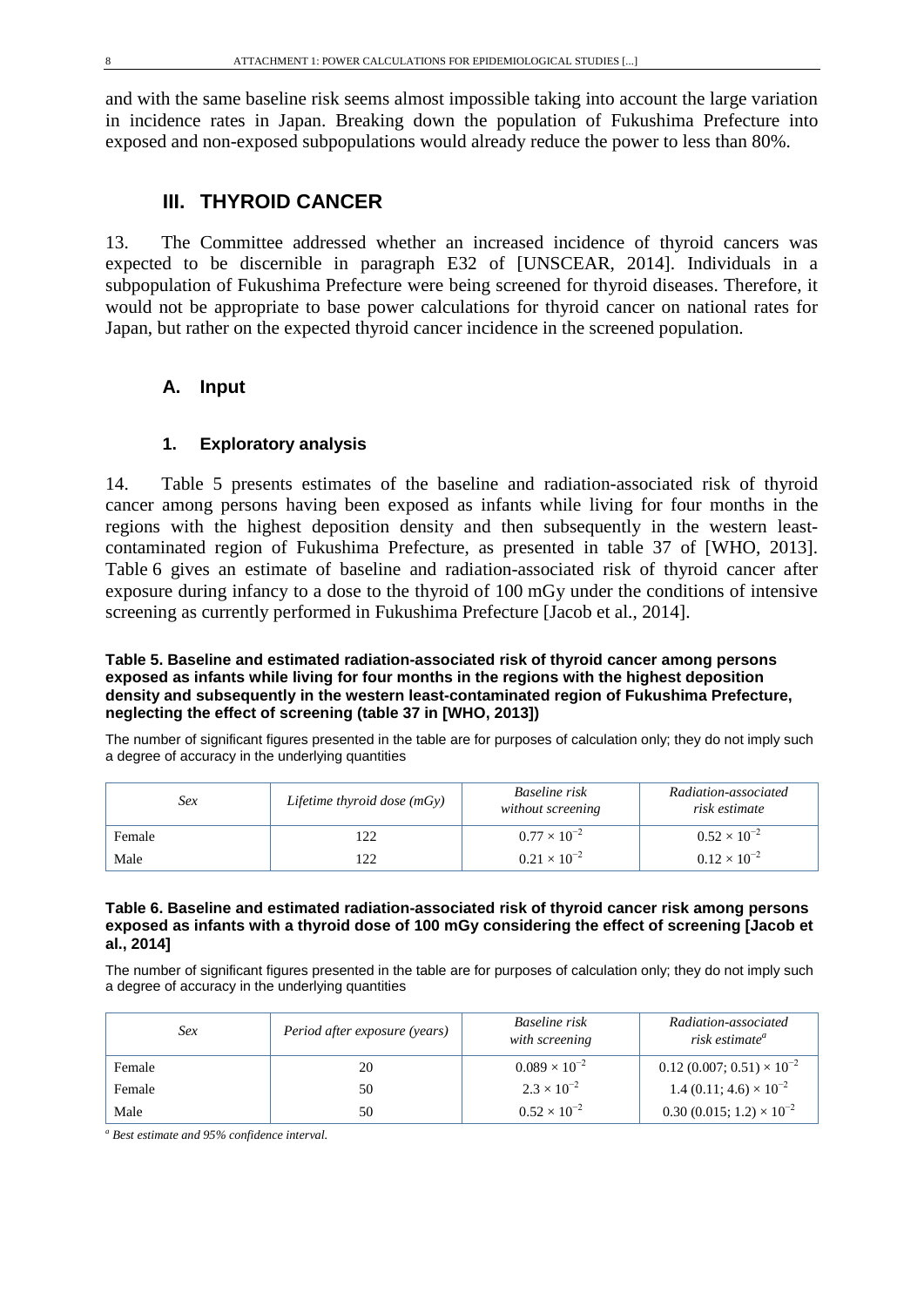### **2. Power calculations**

<span id="page-8-0"></span>**Table 7. Estimated baseline and average radiation-associated increased risk of thyroid cancer among the population screened in Fukushima Prefecture, considering the estimated influence of screening for two time periods after exposure [Jacob et al., 2014]**

The number of significant figures presented in the table are for purposes of calculation only; they do not imply such a degree of accuracy in the underlying quantities

| Thyroid dose $(mGy)$ | Period after exposure (years) | Baseline risk<br>with screening | Radiation-associated<br>risk estimate <sup>a</sup> |
|----------------------|-------------------------------|---------------------------------|----------------------------------------------------|
| 20                   | 20                            | $0.23 \times 10^{-2}$           | $0.021(0.0007; 0.081) \times 10^{-2}$              |
| 20                   | 50                            | $2.2 \times 10^{-2}$            | $0.13(0.005; 0.40) \times 10^{-2}$                 |

*<sup>a</sup> Best estimate and 95% confidence interval.*

#### **Table 8. Infants in areas of Fukushima Prefecture with first-year thyroid doses from external exposure and inhalation that exceeded 10 mGy or were less than 3 mGy (attachment C-16 of [UNSCEAR, 2014])**

The number of significant figures presented in the table are for purposes of calculation only; they do not imply such a degree of accuracy in the underlying quantities

| Thyroid dose $(mGv)$ | Whole population | Screened <sup>a</sup> | Girls $\langle 3 \rangle$ vears <sup>a</sup> |
|----------------------|------------------|-----------------------|----------------------------------------------|
| >10                  | 740 000          | 1000                  | 1 000                                        |
|                      | 444 000          | 66 000                | 6 600                                        |

<span id="page-8-1"></span>*<sup>a</sup> Based on assumption 9.*

# **B. Assumptions**

15. *Assumption 7*. Lifetime radiation-associated risk of thyroid cancer may be estimated by a linear dose response with a risk per unit dose,  $R_{th}$  (derived from tables 5, 6 and 7).

- 16. *Assumption 8*:
	- − The (simple) null hypothesis, H0, that there is no increased risk for exposed persons (that is  $P_{exp} = P_{nonexp}$ );
	- − The alternative hypothesis, H1, that there is an increased risk for exposed persons (that is  $P_{exp} > P_{nonexp}$ , which is a one-sided test);
	- − Accepted error Type 1 (i.e. probability that H0 is correct and the study concludes it to be wrong) of 5%;
	- − *t*-test to compare proportions in two independent groups, using the approximation of binomial distribution;
	- − Study design: cross-section (screening) study, where the incidence can be estimated for the time period between the first and the last screening;
	- − Software: program G Power [Program G\*Power].

17. *Assumption 9*. In a hypothetical epidemiological study, thyroid cancer incidence would be compared between population groups living in districts of Fukushima Prefecture who received first-year thyroid doses as infants from external exposure and inhalation that exceeded 10 mGy or were less than 3 mGy. Based on population statistics in Japan, it was assumed that the screened population constituted 15% of the total population, and that girls younger than 3 years constituted 1.5% of the total population. It was further assumed that the difference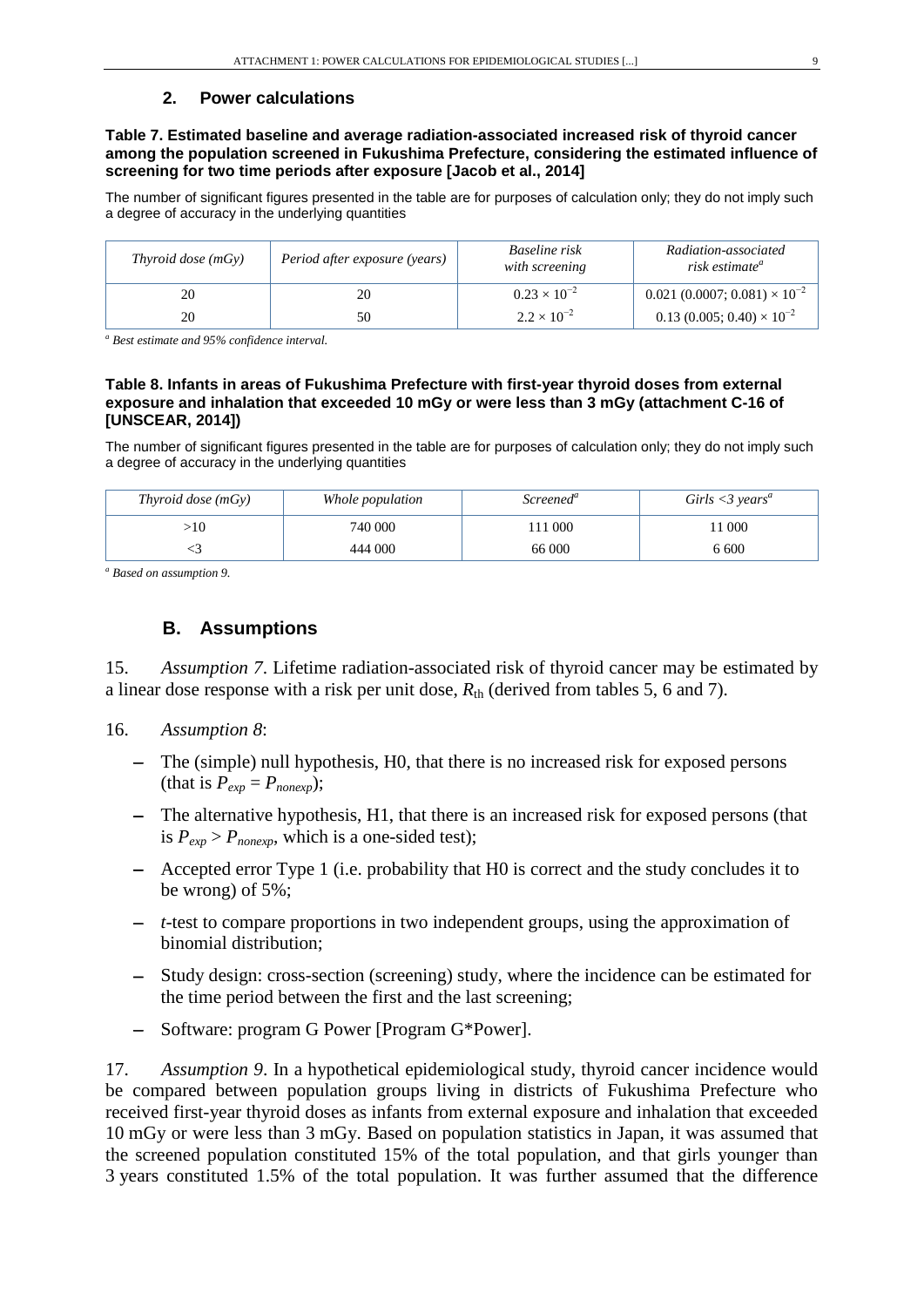between the average lifetime thyroid dose for the two groups of districts amounted to 10 mGy for the whole of the screened population, and to 20 mGy for females exposed as girls younger than 3 years.

18. *Assumption 10*. The value of the risk per unit dose could be higher than the best estimate used in the power calculations. Thus, additional power calculations were performed assuming values of risks from radiation exposure that were 2.5 times higher than the best estimate. In further calculations it was assumed that the size of the control group was twice that of the main analysis.

# <span id="page-9-0"></span>**C. Results**

# **1. Exploratory analysis**

<span id="page-9-1"></span>19. Based on calculations in [WHO, 2013], the lifetime relative risk for female infants with the thyroid dose of 50 mGy amounted to  $(0.52 \times 50/122 + 0.77)/0.77 = 1.28$ . For male infants with the thyroid dose of 50 mGy, the lifetime relative risk amounts to  $(0.12 \times 50/122 + 0.21)/0.21 = 1.23$ .

20. Based on calculations of Jacob et al. [Jacob et al., 2014], the relative risk 50 years after exposure for female infants who received a thyroid dose of 50 mGy amounts to  $(1.4 \times 50/100 + 2.3)$  / 2.3 = 1.30. For male infants who received a thyroid dose of 50 mGy, the relative risk amounts to  $(0.3 \times 50/100 + 0.52) / 0.52 = 1.29$ .

### <span id="page-9-2"></span>**2. Power calculations**

### **Table 9. Power of theoretical epidemiological studies of thyroid cancer incidence in Fukushima Prefecture for two time periods after the accident**

The number of significant figures presented in the table are for purposes of calculation only; they do not imply such a degree of accuracy in the underlying quantities

| Population                                     | $D_{high} - D_{low} (mGy)$ | Radiation-associated risk  | 20 years after<br>exposure | 50 years after<br>exposure |
|------------------------------------------------|----------------------------|----------------------------|----------------------------|----------------------------|
| All screened                                   | 10                         | Best estimate              | 11%                        | $-$ *                      |
|                                                |                            | $2.5 \times$ best estimate | 28%                        | 70%                        |
| Girls $\leq$ 3 years                           | 20                         | Best estimate              | 11%                        | 31%                        |
|                                                |                            | $2.5 \times$ best estimate | 27%                        | 87%                        |
| Girls $\leq$ 3 years<br>Non-exposed<br>doubled | 20                         | Best estimate              | 14%                        | 40%                        |

*\* <30%.*

21. On purely statistical grounds, and conditional on the above assumptions being valid, an increased incidence of thyroid cancer due to radiation exposure might theoretically be discernible, if:

- − The health of females exposed before the age of 3 years would be followed for the next 50 years;
- − Their average thyroid dose were larger than the one in a control group by at least 20 mGy;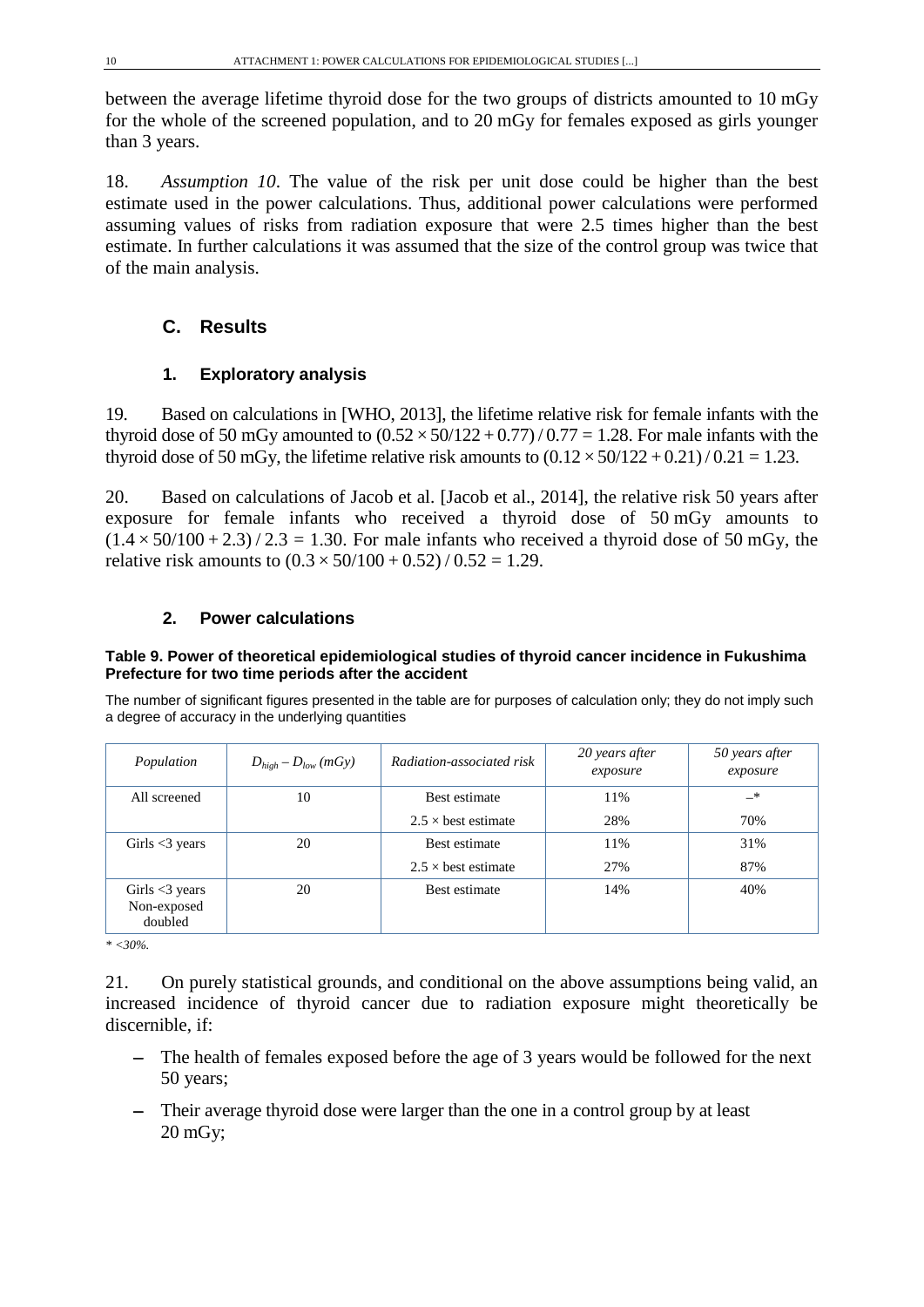- The risk for radiation-induced thyroid cancer were actually a factor of 2.5 higher than the best estimate in Jacob et al. [Jacob et al., 2014];
- <span id="page-10-0"></span>All persons could be followed-up for decades.

# **IV. LEUKAEMIA**

<span id="page-10-1"></span>22. The Committee addressed whether an increased incidence of leukaemia was expected to be discernible in paragraphs E34 and E35 of [UNSCEAR, 2014].

### **A. Input**

#### **Table 10. Number of non-evacuated persons in districts of Fukushima Prefecture and of evacuated persons for evacuation scenarios who received an average dose to red bone marrow dose greater than 4 mGy in the first year (see assumptions 11 and 12)**

The number of significant figures presented in the table are for purposes of calculation only; they do not imply such a degree of accuracy in the underlying quantities

| Population group       | Range of red bone marrow dose $(mGy)$ | Size of population with doses in range |
|------------------------|---------------------------------------|----------------------------------------|
| Non-evacuated adults   | 4 to 5                                | 252 642                                |
| Non-evacuated children | 4 to 6                                | 77 863                                 |
| Non-evacuated infants  | 4 to 8                                | 62.522                                 |
| Evacuated adults       | 4 to 10                               | 44 016                                 |

#### **Table 11. Average doses to red bone marrow in the first-year and accumulated up to age 80 years of people in non-evacuated districts of Fukushima Prefecture — and of evacuees for evacuation scenarios — who received doses greater than 4 mGy in the first year (see assumptions 12, 13 and 15)**

The number of significant figures presented in the table are for purposes of calculation only; they do not imply such a degree of accuracy in the underlying quantities

| Population group        | Red bone marrow dose in the first year<br>(mGy) | Red bone marrow dose accumulated to<br>age 80 years (mGy) |
|-------------------------|-------------------------------------------------|-----------------------------------------------------------|
| Non-evacuated adults    | 4.3                                             |                                                           |
| Non-evacuated children  | 5.0                                             | 14                                                        |
| Non-evacuated infants   | 5.6                                             | 13                                                        |
| <b>Evacuated adults</b> | 6.3                                             | 13                                                        |

#### **Table 12. Lifetime baseline and estimates of radiation-associated risk of leukaemia for population groups in regions with highest deposition densities (tables 34, 35 and 36 in [WHO, 2013])**

The number of significant figures presented in the table are for purposes of calculation only; they do not imply such a degree of accuracy in the underlying quantities

| Population group | Lifetime red bone marrow dose $(mGy)$ | Baseline risk         | Radiation-associated<br>risk estimate |
|------------------|---------------------------------------|-----------------------|---------------------------------------|
| Women            | 22                                    | $0.40 \times 10^{-2}$ | $0.009 \times 10^{-2}$                |
| Men              | 22                                    | $0.57 \times 10^{-2}$ | $0.015 \times 10^{-2}$                |
| Girls            | 26                                    | $0.41 \times 10^{-2}$ | $0.014 \times 10^{-2}$                |
| <b>Boys</b>      | 26                                    | $0.58 \times 10^{-2}$ | $0.020 \times 10^{-2}$                |
| Female infants   | 26                                    | $0.43 \times 10^{-2}$ | $0.027 \times 10^{-2}$                |
| Male infants     | 26                                    | $0.60 \times 10^{-2}$ | $0.040 \times 10^{-2}$                |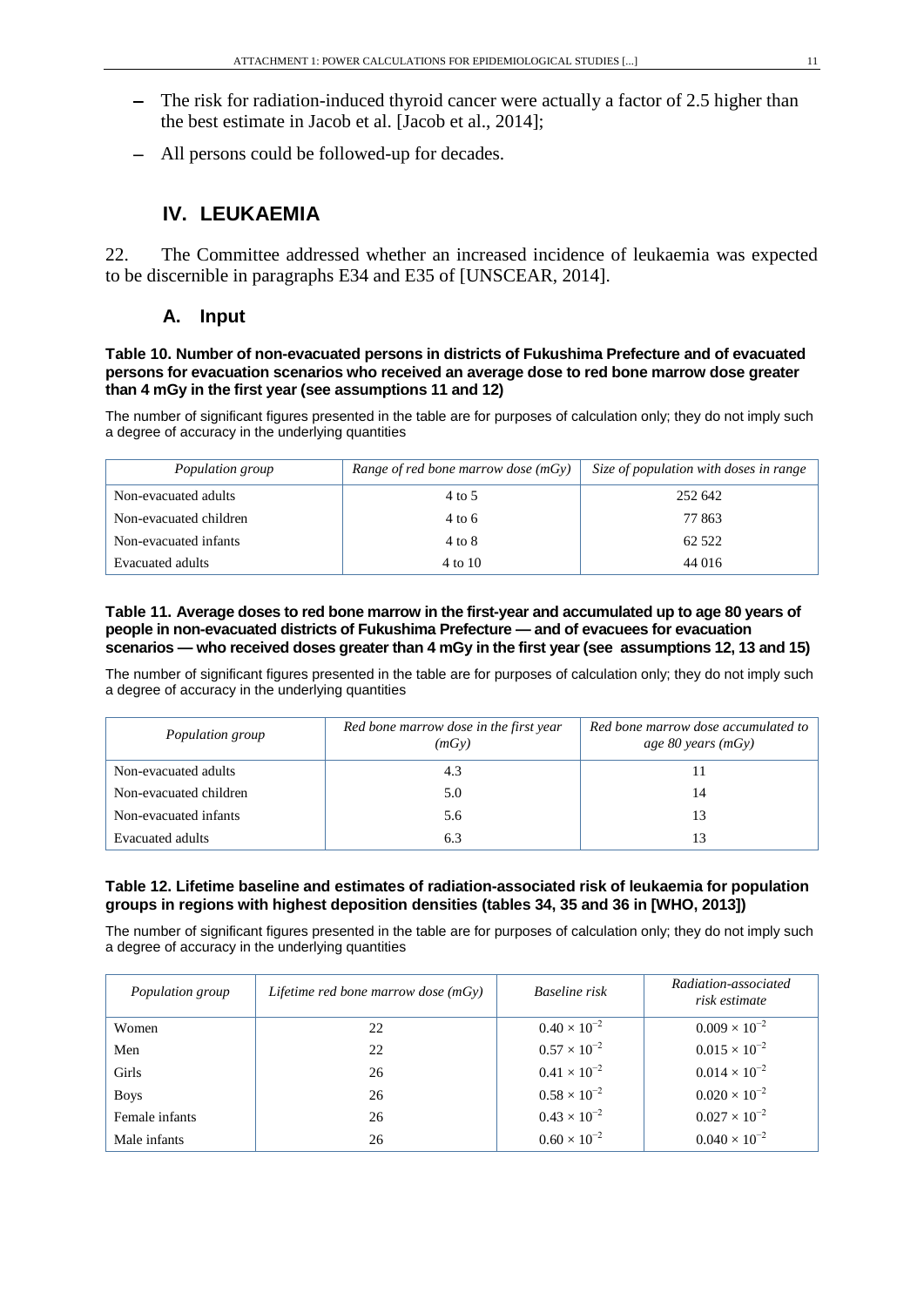### **Table 13. Cumulative baseline and estimated radiation-associated risk of childhood leukaemia in regions with highest deposition densities (table 40 in [WHO, 2013])**

The number of significant figures presented in the table are for purposes of calculation only; they do not imply such a degree of accuracy in the underlying quantities

| Population group | 15-years red bone marrow dose $(mGy)$ | Baseline risk         | Radiation-associated<br>risk estimate |  |
|------------------|---------------------------------------|-----------------------|---------------------------------------|--|
| Female infants   | 26                                    | $0.03 \times 10^{-2}$ | $0.017 \times 10^{-2}$                |  |
| Male infants     | 26                                    | $0.03 \times 10^{-2}$ | $0.025 \times 10^{-2}$                |  |

### <span id="page-11-0"></span>**B. Assumptions**

23. *Assumption 11*. Leukaemia is a relatively rare disease. The number of leukaemia cases among non-evacuated children and infants, and among evacuated adults in the uppermost dose intervals will be small. Thus, larger population groups of size  $P_{\geq 4 \text{mGy}}$ , defined by red bone marrow doses exceeding 4 mGy, are considered here.

24. *Assumption 12*. Numerical values of effective dose (in millisieverts) may be used to approximate the absorbed dose to red bone marrow (in milligrays). Calculations are performed for females and males separately. In both cases  $P_{\geq 4mGy}$  is assumed to be 50% of the value for the total population in table 10.

25. *Assumption 13*. Lifetime red bone marrow doses may be estimated from first-year red bone marrow doses by multiplication with the ratio of lifetime effective doses and first-year effective doses as derived from table 2.

26. *Assumption 14*. Notional numbers of radiation-associated cases of leukaemia during lifetime and of childhood leukaemia may be estimated by a linear dose response with a radiation-associated risk per unit dose,  $R_{\text{lk}}$  (derived from tables 12 and 13):

> For lifetime:  $N_{lk,attr} = P_{>4mGy} D_{80} R_{lk}$ For childhood:  $N_{lk,attr} = P_{>4mGv} D_{15} R_{lk}$

27. *Assumption 15*. An upper estimate of the lifetime dose to evacuees for the scenario with the highest first-year dose may be obtained by adding the difference of the lifetime dose and the first-year dose in the district to the highest first-year dose.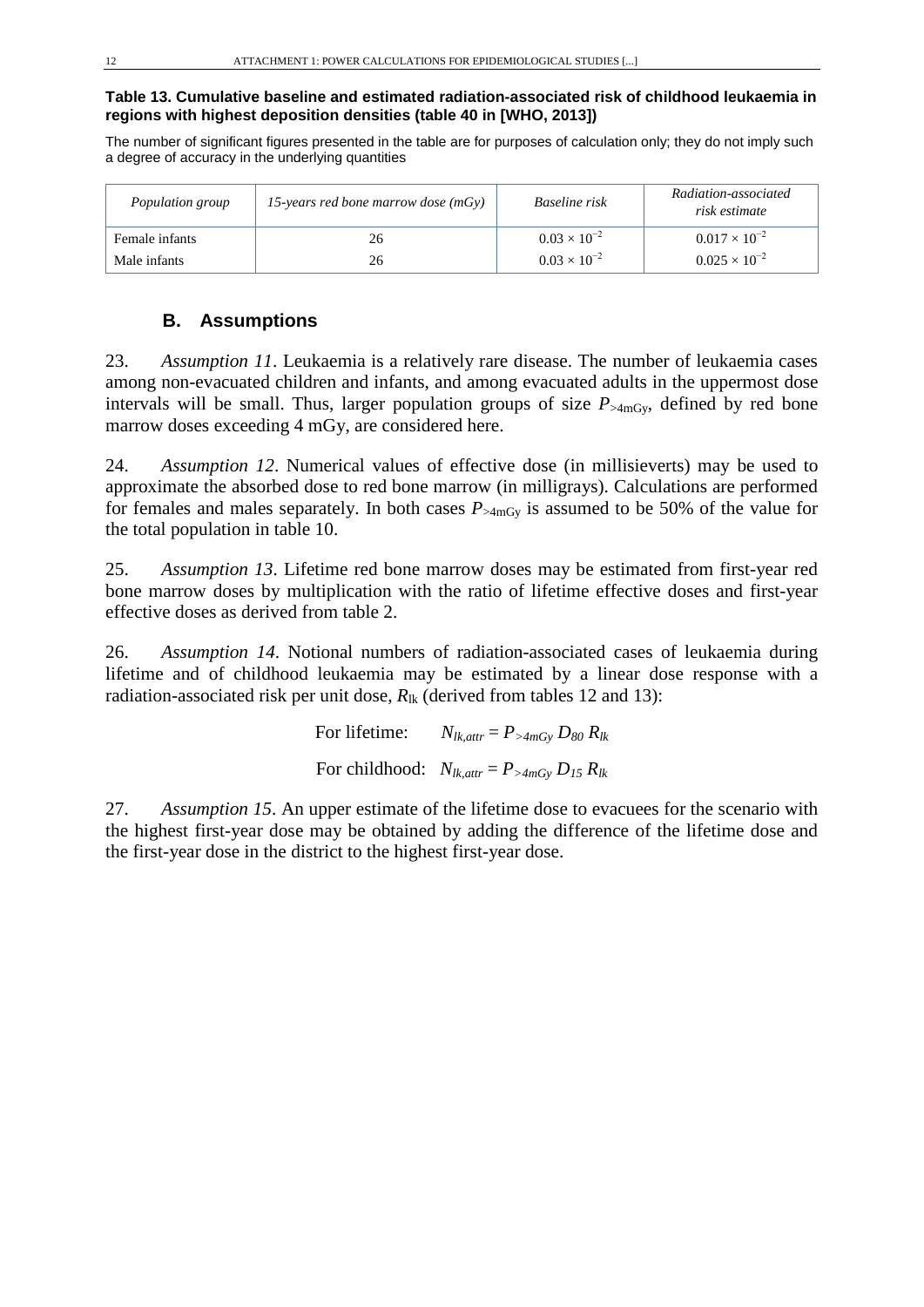# <span id="page-12-0"></span>**C. Results**

#### **Table 14. Estimated numbers of baseline and notional radiation-associated cases of leukaemia during lifetime of the most exposed population groups as defined in table 10**

The number of significant figures presented in the table are for purposes of calculation only; they do not imply such a degree of accuracy in the underlying quantities. Note that calculations are based on radiation-associated risks per unit dose for the scenario of relocated people (table 13), which are slightly higher than those for non-evacuated people and slightly lower than those for evacuated people

| Population group             | $N_{lk,base}$ | $N_{lk,attr}$ | ERR   | Power         |
|------------------------------|---------------|---------------|-------|---------------|
| Non-evacuated women          | 505           | 5.6           | 0.011 | $-*$          |
| Non-evacuated men            | 720           | 9.3           | 0.013 | $-$ *         |
| Non-evacuated girls          | 160           | 2.9           | 0.018 | $-$ *         |
| Non-evacuated boys           | 226           | 4.1           | 0.018 | $-$ *         |
| Non-evacuated female infants | 134           | 4.2           | 0.031 | $\rightarrow$ |
| Non-evacuated male infants   | 188           | 6.2           | 0.033 | $\rightarrow$ |
| <b>Evacuated</b> women       | 88            | 1.1           | 0.013 | $-$ *         |
| Evacuated men                | 125           | 1.9           | 0.015 | $\rightarrow$ |

*\* <30%.*

#### **Table 15. Estimated numbers of baseline and notional radiation-associated cases of childhood leukaemia in the most exposed populations groups as defined in table 10**

The number of significant figures presented in the table are for purposes of calculation only; they do not imply such a degree of accuracy in the underlying quantities

| Population group             | <sup>1</sup> Vlk.base | $N_{lk,attr}$                   | ERR      | Power |
|------------------------------|-----------------------|---------------------------------|----------|-------|
| Non-evacuated female infants | 9.4                   | ⌒ 冖<br>$\overline{\phantom{a}}$ | $0.28\,$ |       |
| Non-evacuated male infants   |                       |                                 | 0.42     | _     |

<span id="page-12-1"></span>*\* <30%.*

# **V. BREAST CANCER**

<span id="page-12-2"></span>28. The Committee addressed whether an increased incidence of breast cancer was expected to be discernible in paragraph E36 of [UNSCEAR, 2014].

### **A. Input**

#### **Table 16. Number of non-evacuated females in districts of Fukushima Prefecture — and of evacuated females — with average breast dose greater than 4 mGy in the first year(see assumptions 16 and 17)**

The number of significant figures presented in the table are for purposes of calculation only; they do not imply such a degree of accuracy in the underlying quantities

| Population group       | Range of breast dose $(mGy)$ | Population in range |
|------------------------|------------------------------|---------------------|
| Non-evacuated adults   | $4 \text{ to } 5$            | 126 321             |
| Non-evacuated children | $4 \text{ to } 6$            | 38 9 32             |
| Non-evacuated infants  | $4 \text{ to } 8$            | 31 261              |
| Evacuated adults       | 4 to 10                      | 22 008              |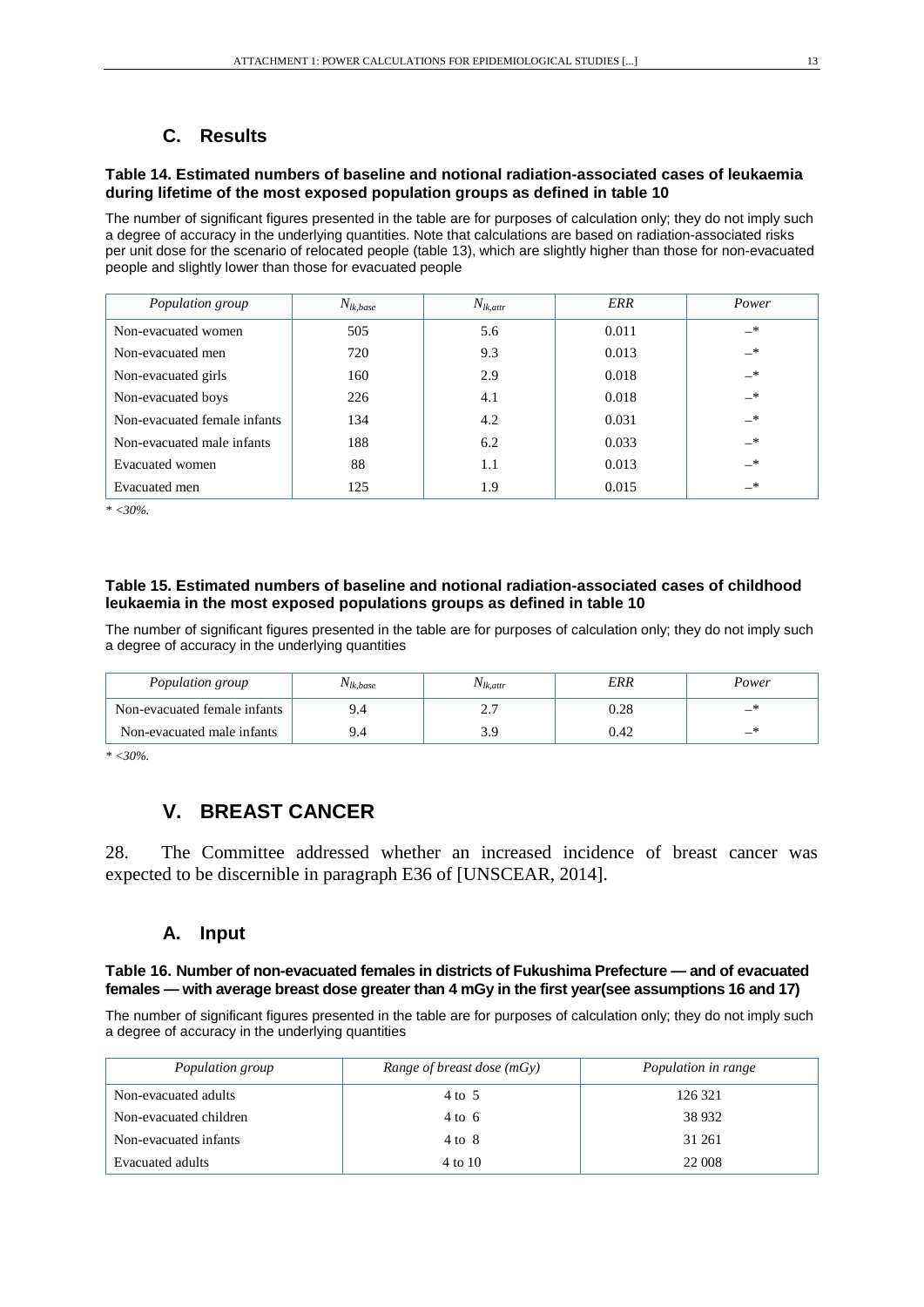#### **Table 17. Average first-year and cumulative breast dose up to age 80 years in non-evacuated districts of Fukushima Prefecture and in evacuation scenarios exceeding first-year doses of 4 mGy (see assumptions 17, 18 and 20)**

The number of significant figures presented in the table are for purposes of calculation only; they do not imply such a degree of accuracy in the underlying quantities

| Population group       | Breast dose<br>in the first year $(mGy)$ | Breast dose<br>accumulated to age $80 \, (\text{mGy})$ |  |
|------------------------|------------------------------------------|--------------------------------------------------------|--|
| Non-evacuated adults   | 4.3                                      | 11                                                     |  |
| Non-evacuated children | 5.0                                      | 14                                                     |  |
| Non-evacuated infants  | 5.6                                      | 13                                                     |  |
| Evacuated adults       | 6.3                                      | 13                                                     |  |

### **Table 18. Lifetime baseline and radiation-associated risk of breast cancer for females in regions with highest deposition densities (tables 34, 35 and 36 in [WHO, 2013])**

The number of significant figures presented in the table are for purposes of calculation only; they do not imply such a degree of accuracy in the underlying quantities

| Population group exposed as | Lifetime breast dose $(mGy)$ | Baseline risk        | Radiation-associated risk |
|-----------------------------|------------------------------|----------------------|---------------------------|
| Adult                       | 24                           | $5.6 \times 10^{-2}$ | $0.13 \times 10^{-2}$     |
| Girl                        | 26                           | $5.5 \times 10^{-2}$ | $0.22 \times 10^{-2}$     |
| Infant                      | 28                           | $5.5 \times 10^{-2}$ | $0.36 \times 10^{-2}$     |

# <span id="page-13-0"></span>**B. Assumptions**

29. *Assumption 16*. Considering the small relative risk implied by table 18, the total number of notional radiation-related cases will be the deciding quantity in the power calculations. Thus, as for leukaemia, not only persons in the group with the uppermost levels of dose, but larger populations groups of size  $P_{\geq 4mGv}$  (defined by first-year doses to the breast exceeding 4 mGy) are considered here.

30. *Assumption 17*. Numerical values of effective dose (in millisieverts) may reasonably also be used to approximate the absorbed dose to the breast (in milligrays).

31. *Assumption 18*. Lifetime dose to the breast may be estimated from the first-year dose to the breast by multiplication with the ratio of lifetime effective doses and first-year effective doses as derived from table 2.

32. *Assumption 19*. Numbers of notional radiation-associated cases of breast cancer may be estimated using a linear dose response with a risk per unit dose,  $R_{bc}$  (derived from table 18):

$$
N_{\text{bc},\text{attr}} = P_{>4\text{mGy}} D_{80} R_{\text{bc}}
$$

33. *Assumption 20*. An upper estimate of the lifetime dose to the evacuees who followed the scenario leading to the highest first-year dose may be obtained by adding the difference of the lifetime dose and the first-year dose in the district to the highest first-year dose.